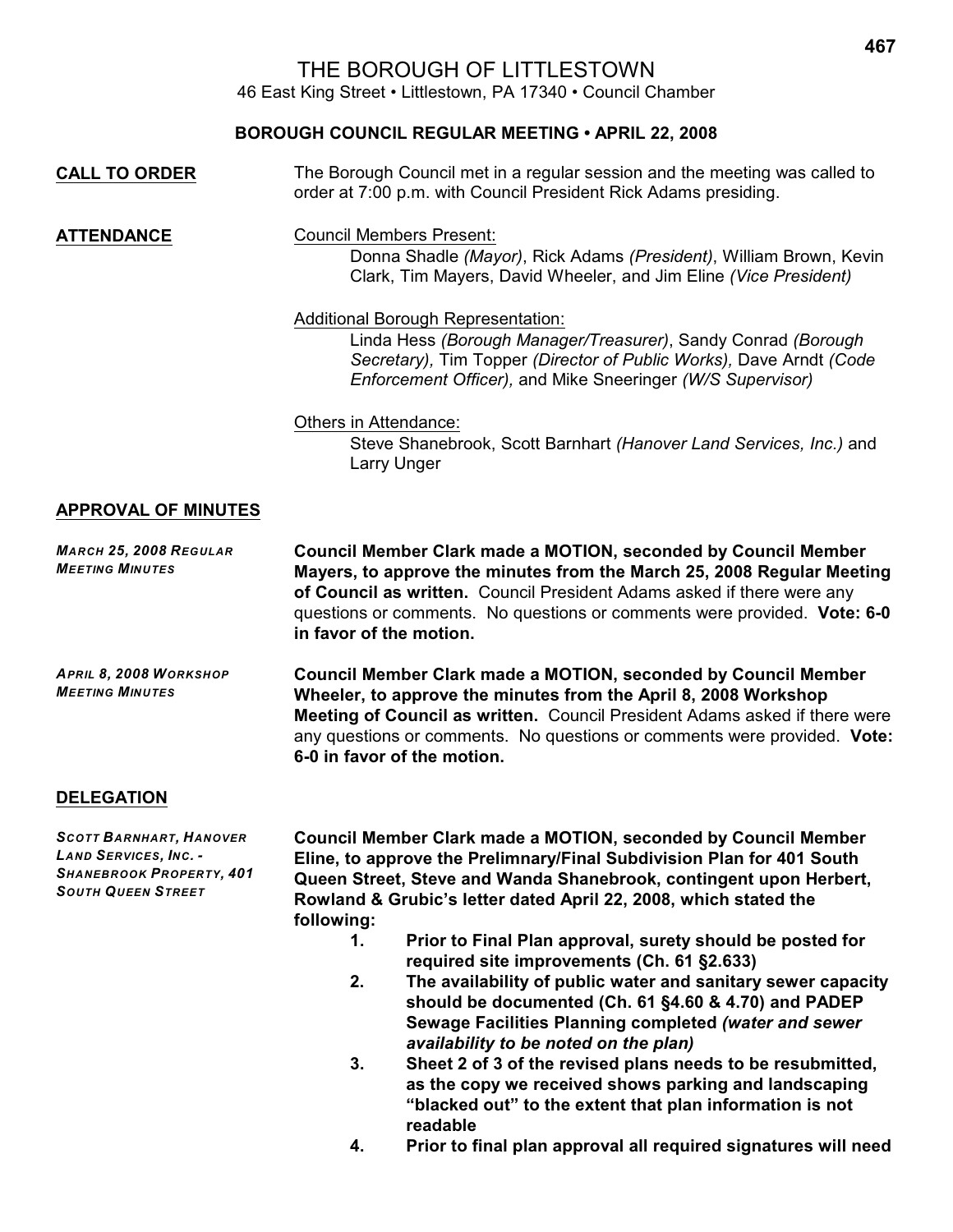*SCOTT BARNHART, HANOVER LAND SERVICES, INC. - SHANEBROOK PROPERTY, 401 SOUTH QUEEN STREET (Continued)*

**to be added to Sheets 1 and 3 of the plans and a development approval agreement executed**. Council President Adams asked if there were any questions or comments. No questions or comments were provided. **Vote: 6-0 in favor of the motion.**

The filing of extensions for 401 South Queen Street will not longer be necessary.

#### **PUBLIC COMMENTS**

**APPROVAL OF**

*LARRY UNGER - REQUEST FOR ADDITIONAL PUBLIC COMMENTS*

Mr. Larry Unger feels that Council should offer an additional space on the agenda for public comments. He stated that one in the beginning for the public who has comments but do not wish to sit through the whole meeting and another public comment at the end of the meeting so the public can voice their opinions on the motions that were past by Council.

Council President Adams stated that this would be considered.

**APPROVAL AND PAYMENTS OF BILLS Council Vice President Eline, made a MOTION seconded by Council Member Brown, to approve the bills in the amount of \$94,351.75 for April 3, 2008 through April 15, 2008 and Payroll for March 30, 2008 through April 12, 2008 in the amount of \$24,948.98 for a total of \$119,300.73.**  Council President Adams asked if there were any questions or comments. Council Member Mayers asked what the Rager, Lehman and Houck bills were for and why were they on each page of the report. Borough Secretary/Treasurer Conrad stated that the payments are for the audit and Rager, Lehman and Houck sends the bills as each facet of the audit is completed. The bill is then broken down and paid out of several funds. No further questions or comments were provided. **Vote: 6-0 in favor of the motion.**

| APPROVAL OF<br><b>REVENUES AND</b><br><b>EXPENDITURES</b> |                                                                                                                                                                                                                                                                                                                                       |
|-----------------------------------------------------------|---------------------------------------------------------------------------------------------------------------------------------------------------------------------------------------------------------------------------------------------------------------------------------------------------------------------------------------|
| <b>Secretary's Report</b>                                 | <b>Council Member Clark, made a MOTION seconded by Council Member</b><br>Wheeler, to approve the Secretary's Report of Revenues reported for the<br>month of March as written. Council President Adams asked if there were<br>any questions or comments. No questions or comments were provided. Vote:<br>6-0 in favor of the motion. |
| <b>Financial Report</b>                                   | <b>Council Member Clark, made a MOTION seconded by Council Member</b><br><b>Mayers, to approve the Financial Report as written.</b> Council President<br>Adams asked if there were any questions or comments. No questions or<br>comments were provided. Vote: 6-0 in favor of the motion.                                            |
| <b>UNFINISHED BUSINESS</b>                                |                                                                                                                                                                                                                                                                                                                                       |
| <b>Non-Uniform Handbook</b>                               | <b>Council Member Clark, made a MOTION seconded by Council Member</b><br>Brown, to table the Non-Uniform Employee Handbook until the May 27,<br>2008 Requilar meeting of Council. Council President Adams asked if there                                                                                                              |

**2008 Regular meeting of Council.** Council President Adams asked if there were any questions or comments. No questions or comments were provided. **Vote: 6-0 in favor of the motion.**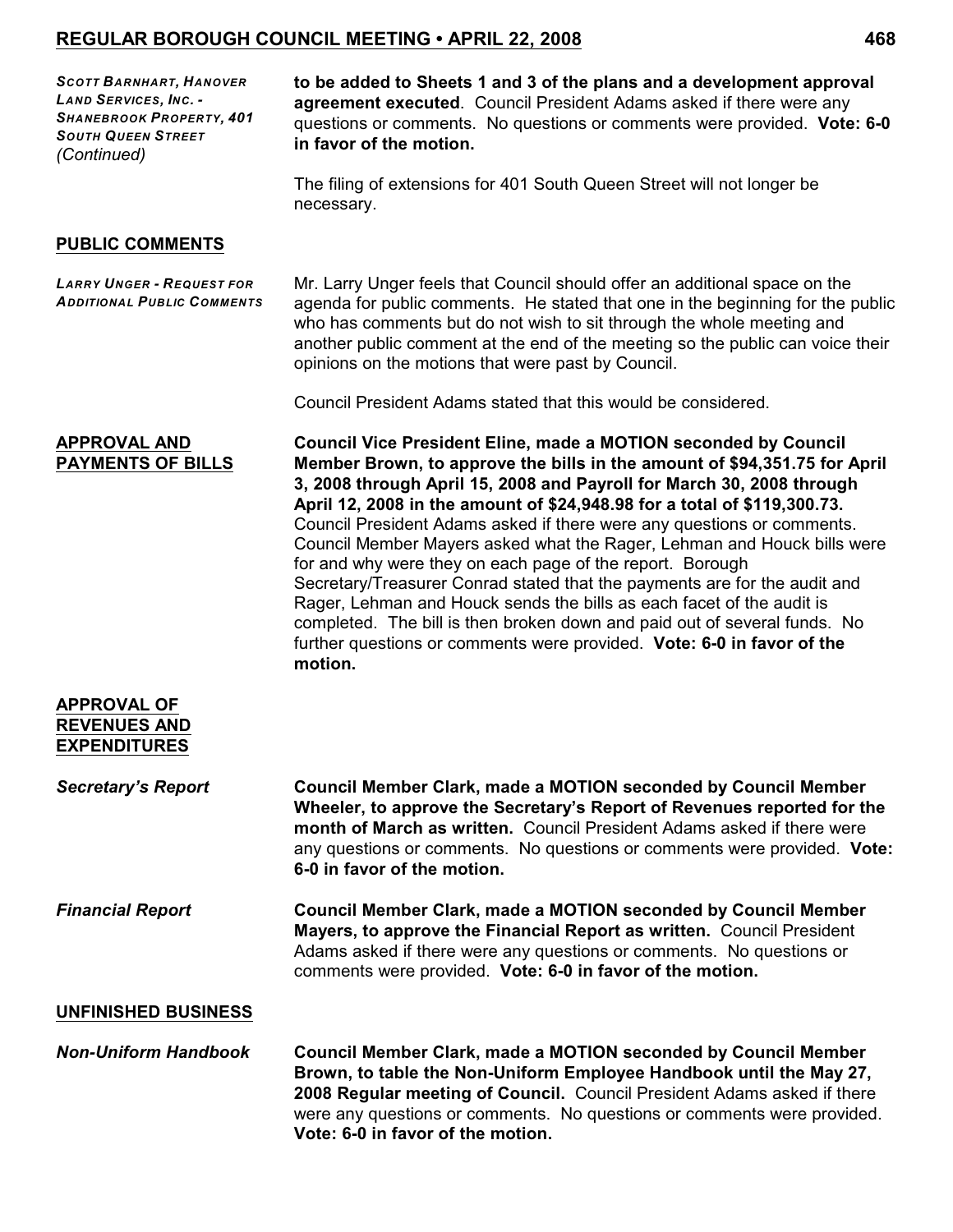| <b>Non-Uniform Handbook</b><br>(Continued)                               | Borough Manager Hess informed Council that the red in the handbook<br>indicates a change and the red highlighted yellow indicates removal. Council<br>also had revised Job Descriptions before them for review. Borough Manager<br>Hess informed Council that the red indicates removal and the blue indicates<br>addition.                                                                                                                                                                                                                                                                                                                                                        |
|--------------------------------------------------------------------------|------------------------------------------------------------------------------------------------------------------------------------------------------------------------------------------------------------------------------------------------------------------------------------------------------------------------------------------------------------------------------------------------------------------------------------------------------------------------------------------------------------------------------------------------------------------------------------------------------------------------------------------------------------------------------------|
| <b>REPORTS</b>                                                           |                                                                                                                                                                                                                                                                                                                                                                                                                                                                                                                                                                                                                                                                                    |
| <b>BOROUGH MANAGER</b>                                                   | Borough Manager Hess stated that her monthly report was provided earlier to<br>Borough Council.                                                                                                                                                                                                                                                                                                                                                                                                                                                                                                                                                                                    |
| <b>MAYOR</b>                                                             | Mayor Shadle stated that \$115.00 in fines was turned over to the Borough<br>Secretary for the period of March 1, 2008 through March 31, 2008.                                                                                                                                                                                                                                                                                                                                                                                                                                                                                                                                     |
| <b>CHIEF OF POLICE</b>                                                   | Mayor Shadle stated that the police report turned in for the month of March<br>totaled \$4,015.87.                                                                                                                                                                                                                                                                                                                                                                                                                                                                                                                                                                                 |
| <b>BOROUGH DIRECTOR OF PUBLIC</b><br>Works                               | Borough Director of Public Works Topper stated that his monthly report was<br>provided earlier to the Borough Council.                                                                                                                                                                                                                                                                                                                                                                                                                                                                                                                                                             |
| <b>CODE ENFORCEMENT OFFICER</b>                                          | Code Enforcement Officer Arndt stated that his monthly report was provided<br>earlier to the Borough Council.                                                                                                                                                                                                                                                                                                                                                                                                                                                                                                                                                                      |
| <b>BOROUGH WATER/SEWER</b><br><b>SUPERVISOR</b>                          | Borough Water/Sewer Supervisor stated that his monthly report was provided<br>earlier to the Borough Council.                                                                                                                                                                                                                                                                                                                                                                                                                                                                                                                                                                      |
| <b>BOROUGH SOLICITOR</b>                                                 | Solicitor White reviewed the following outstanding issues with Council:                                                                                                                                                                                                                                                                                                                                                                                                                                                                                                                                                                                                            |
| ACT 537 PLAN                                                             | A letter, dated April 17, 2008 was received from Union Township committing<br>themselves to the Act 537 Plan process and that, pending the results of the<br>study and plan that is developed, the Supervisors will be reviewing their<br>commitment to any future expansion project. They are not in a position at this<br>time to make a commitment other than for the planning aspect of this process<br>until the results thereof have been determined. Solicitor White stated that<br>Peggy Miller with HRG is awaiting an answer from PADEP to see where the<br>Borough would be left if the township participates in the study but then does<br>not adopt the Act 537 plan. |
| <b>KELLER SUBIDIVISION LAND</b><br><b>USE APPEAL</b>                     | A proposal on the settlement of the Keller Subdivision land use appeal was<br>given to Council for their review.                                                                                                                                                                                                                                                                                                                                                                                                                                                                                                                                                                   |
| <b>PUBLIC WATER AND SEWER</b><br><b>SHUT-OFF PROCEDURES</b>              | A draft policy on the Public Water and Sewer Services Billing, Collection and<br>Water Shut-Off Procedures. This was given to Council for their review.                                                                                                                                                                                                                                                                                                                                                                                                                                                                                                                            |
| <b>VERIZON WIRELESS</b><br><b>COMMUNICATIONS SITE LEASE</b><br>AGREEMENT | A Communications Site Lease Agreement (Water Tower) for Verizon Wireless<br>is completed and at this time we are waiting for the exhibits, which are the<br>drawings and specs for their equipment. The exhibits will need to be reviewed<br>by HRG once they are completed.                                                                                                                                                                                                                                                                                                                                                                                                       |
| <b>TENANT REGISTRATION</b><br>ORDINANCE                                  | A draft Ordinance Regulating Residential and Commercial Rental Unit<br>Occupancy and Providing for Inspections and Penalties for Noncompliance<br>(Tenant Registration) was submitted for review and recommendation by the<br>Health & Safety Committee.                                                                                                                                                                                                                                                                                                                                                                                                                           |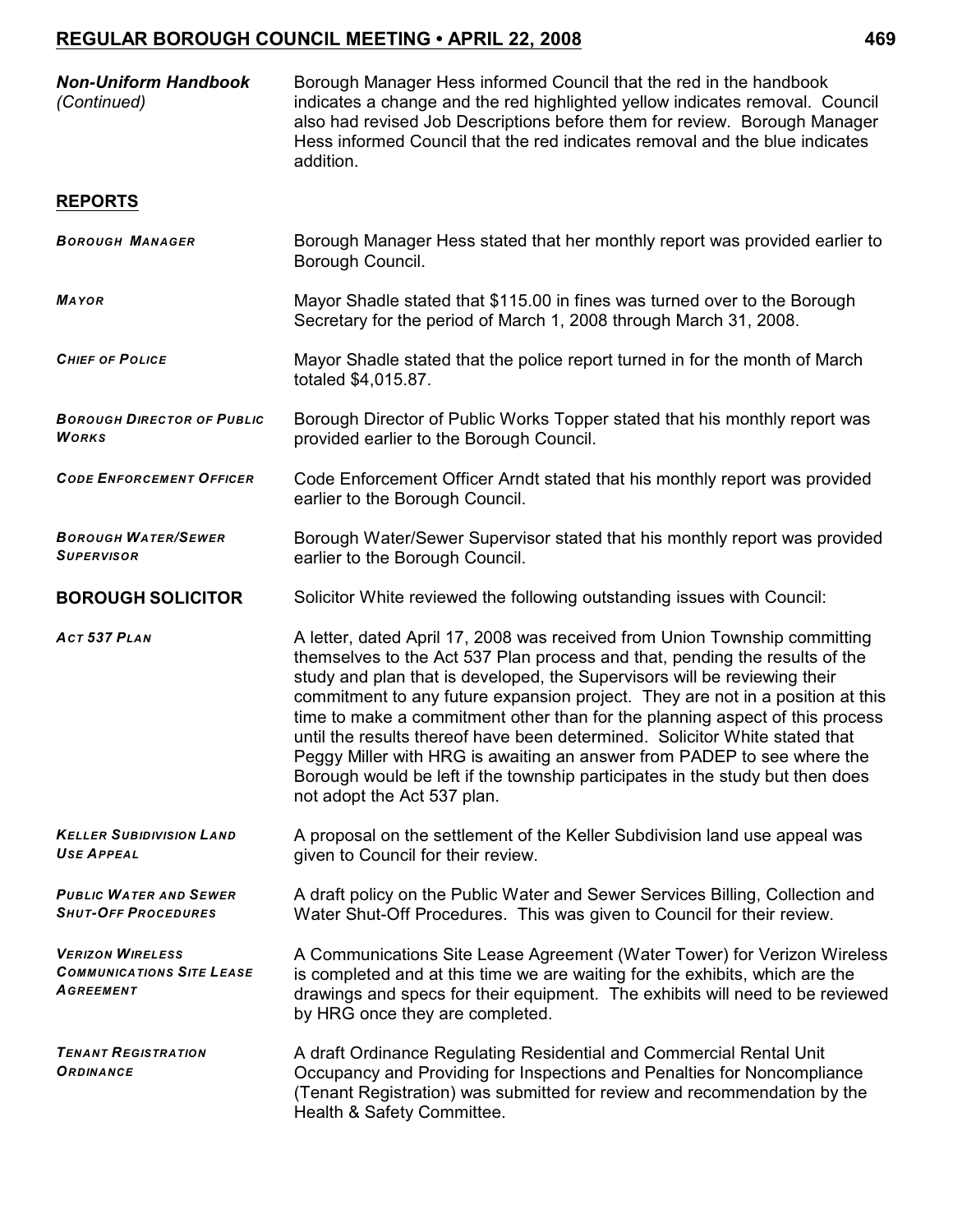| <b>TENANT REGISTRATION</b><br><b>ORDINANCE</b><br>(Continued)           | <b>Council Member Clark, made a MOTION seconded by Council Member</b><br>Brown, to table the proposed Ordinance until such time that the Health<br>and Safety Committee of the Borough of Littlestown has been reviewed<br>and recommendations made to Council, to also include the Code<br>Enforcement officer, Borough Manager, and the Borough Designated<br>Building Inspector if needed. Council President Adams asked if there were<br>any questions or comments. No questions or comments were provided.<br>Vote: 6-0 in favor of the motion.                                                                                                                         |
|-------------------------------------------------------------------------|------------------------------------------------------------------------------------------------------------------------------------------------------------------------------------------------------------------------------------------------------------------------------------------------------------------------------------------------------------------------------------------------------------------------------------------------------------------------------------------------------------------------------------------------------------------------------------------------------------------------------------------------------------------------------|
| <b>MONARCH STREET</b>                                                   | Council was informed that the Borough will need two stormwater management<br>easements from Bar-Ray. Solicitor White sent Bar-Ray a copy of the<br>easement agreement and after being reviewed by Bar-Ray they made<br>revisions to the easement agreement by adding the replacement of boundary<br>line trees and buffer zone trees that were apparently planted along the<br>proposed easements. Solicitor White further stated that there doesn't appear<br>to be any place on their land to replace the trees. Bar-Ray's attorney will be<br>going back to them to find out what they mean about having to replace the<br>trees, when there is no place to replace them. |
|                                                                         | In addition, the title search has confirmed that the strip of land in question is<br>owned by 150 Monarch Street, LLC, which is owned by Wes Myers. There is a<br>mortgage and all the surrounding properties have easements on the property,<br>so everyone who is involved with the property will need to be notified about the<br>eminent domain.                                                                                                                                                                                                                                                                                                                         |
|                                                                         | Mr. Unger stated that as a taxpayer, he feels that eminent domain is worth the<br>money and the time.                                                                                                                                                                                                                                                                                                                                                                                                                                                                                                                                                                        |
| <b>APPROVAL OF REPORTS</b>                                              | <b>Council Member Eline, made a MOTION seconded by Council Member</b><br>Clark, to approve the monthly reports as written. Council President Adams<br>asked if there were any questions or comments. No questions or comments<br>were provided. Vote: 6-0 in favor of the motion.                                                                                                                                                                                                                                                                                                                                                                                            |
| <b>REPORTS OF BOARDS,</b><br><b>COMMISSION AND</b><br><b>COMMITTEES</b> |                                                                                                                                                                                                                                                                                                                                                                                                                                                                                                                                                                                                                                                                              |

### **RECREATION BOARD**

*USE OF CROUSE PARK - LAMB* **Council Member Clark, made a MOTION seconded by Council Vice President Eline, to approve the recommendation of the Recreation Board for the Littlestown Area Municipal Band (LAMB) concert at the Crouse Park pavilion on August 3, 2008 from 12:30 p.m. until 3:30 p.m. contingent upon execution of the Crouse Park Agreement.** Council President Adams asked if there were any questions or comments. No questions or comments were provided. **Vote: 6-0 in favor of the motion.**

*USE OF COMMUNITY PARK BASEBALL FIELDS - YMCA SUMMER CAMP* **Council Member Clark, made a MOTION seconded by Council Member Brown, to approve the recommendation of the Littlestown Recreation board to allow the Littlestown YMCA the use of the Community Park Baseball Fields during their summer camps contingent upon field availability and certificate of insurance being presented to the Borough Office.** Council President Adams asked if there were any questions or comments. No questions or comments were provided. **Vote: 6-0 in favor of**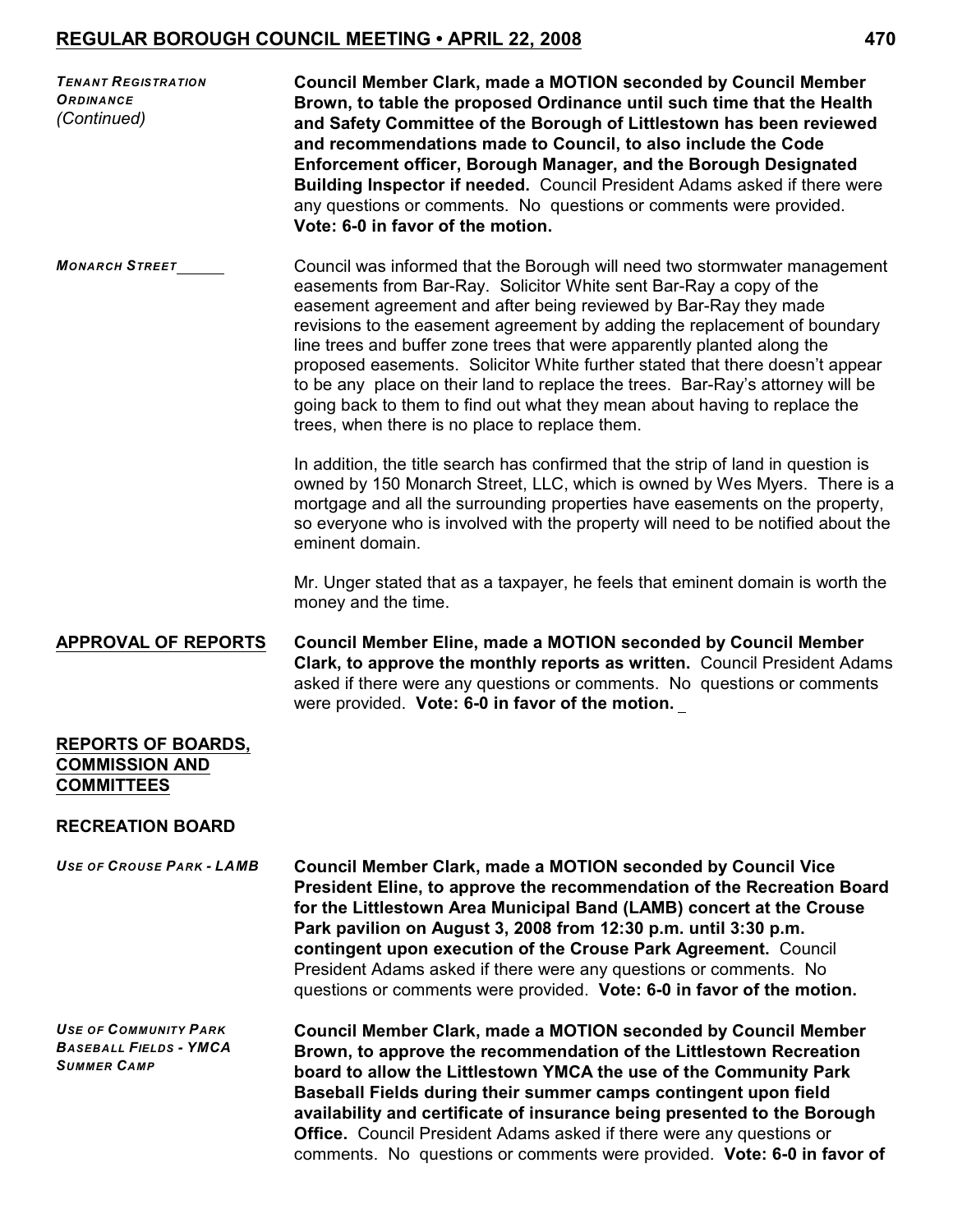*USE OF COMMUNITY PARK BASEBALL FIELDS - YMCA SUMMER CAMP (Continued)*

**the motion.**

### **PLANNING COMMISSION**

| <b>REVERSE SUBDIVISION FOR</b><br><b>SHEETZ</b>                                                                                                      | Council Member Clark, made a MOTION seconded by Council Member<br>Mayers, to approve the recommendation of the Littlestown Planning<br>Commission for the approval of a reverse subdivision for the Sheetz<br>subdivision plan. Council President Adams asked if there were any<br>questions or comments. No questions or comments were provided. Vote: 6-0<br>in favor of the motion.                                                                                                                                                                             |
|------------------------------------------------------------------------------------------------------------------------------------------------------|--------------------------------------------------------------------------------------------------------------------------------------------------------------------------------------------------------------------------------------------------------------------------------------------------------------------------------------------------------------------------------------------------------------------------------------------------------------------------------------------------------------------------------------------------------------------|
| <b>WAIVER OF PRELIMINARY</b><br><b>SUBDIVISION - SHEETZ</b>                                                                                          | <b>Council Member Clark, made a MOTION seconded by Council Vice</b><br>President Eline, to approve the recommendation of the Littlestown<br>Planning Commission for a waiver of the Preliminary Subdivision Plan for<br>the Sheetz Subdivision. Council President Adams asked if there were any<br>questions or comments. No questions or comments were provided. Vote: 6-0<br>in favor of the motion.                                                                                                                                                             |
| CHAPTER 73, ARTICLE 800<br>§801.2, PARAGRAPH A,<br><b>ALTERATION OR ENLARGEMENT</b><br>OF NON-CONFORMING<br><b>BUILDINGS, STRUCTURES, OR</b><br>LAND | <b>Council Member Clark, made a MOTION seconded by Council Member</b><br>Wheeler, to table the recommendation of the Littlestown Planning<br>Commission advertising the amending of the Littlestown Borough Code<br>Chapter 73, Article 800, Section 801.2, Paragraph A, Alteration or<br>Enlargement of Non-Conforming Building, Structures, or land. Council<br>President Adams asked if there were any questions or comments. No<br>questions or comments were provided. Vote: 6-0 in favor of the motion.                                                      |
| <b>WAIVER OF OFF-STREET</b><br><b>PARKING - 216 SOUTH QUEEN</b><br><b>STREET - LINDA SANDOVAL</b>                                                    | <b>Council Member Clark, made a MOTION seconded by Council Member</b><br>Mayers, to approve the recommendation of the Littlestown Planning<br>Commission for a waiver of off-street parking for Linda Sandoval,<br>Mexican Store, 216 South Queen Street, Littlestown for the store only. If<br>a restaurant is added at a later time, Ms. Sandoval must go before the<br>Planning Commission for approval. Council President Adams asked if there<br>were any questions or comments. No questions or comments were provided.<br>Vote: 6-0 in favor of the motion. |
| <b>CIVIL SERVICE</b>                                                                                                                                 | Council Member Mayers, Committee Chairperson, informed Council that there<br>is no eligibility list created.                                                                                                                                                                                                                                                                                                                                                                                                                                                       |
| <b>COMMUNITY RELATIONS</b>                                                                                                                           | Council Member Brown, Committee Chairperson, stated that there is nothing to<br>report.                                                                                                                                                                                                                                                                                                                                                                                                                                                                            |
| <b>FINANCE COMMITTEE</b>                                                                                                                             | Council President Adams, Committee Chairperson, stated that there was<br>nothing to report.                                                                                                                                                                                                                                                                                                                                                                                                                                                                        |
| <b>FIRE PREVENTION</b><br><b>COMMITTEE</b>                                                                                                           | Council Vice President Eline, Committee Chairperson, stated that the<br>Committee met with the Fire Company regarding the Community Center<br>Building and at this time no decisions have been made.                                                                                                                                                                                                                                                                                                                                                               |
| <b>HEALTH &amp; SAFETY</b><br><b>COMMITTEE</b>                                                                                                       | Council Member Clark, Committee Chairperson, stated that a meeting will be<br>scheduled to discuss some issue.                                                                                                                                                                                                                                                                                                                                                                                                                                                     |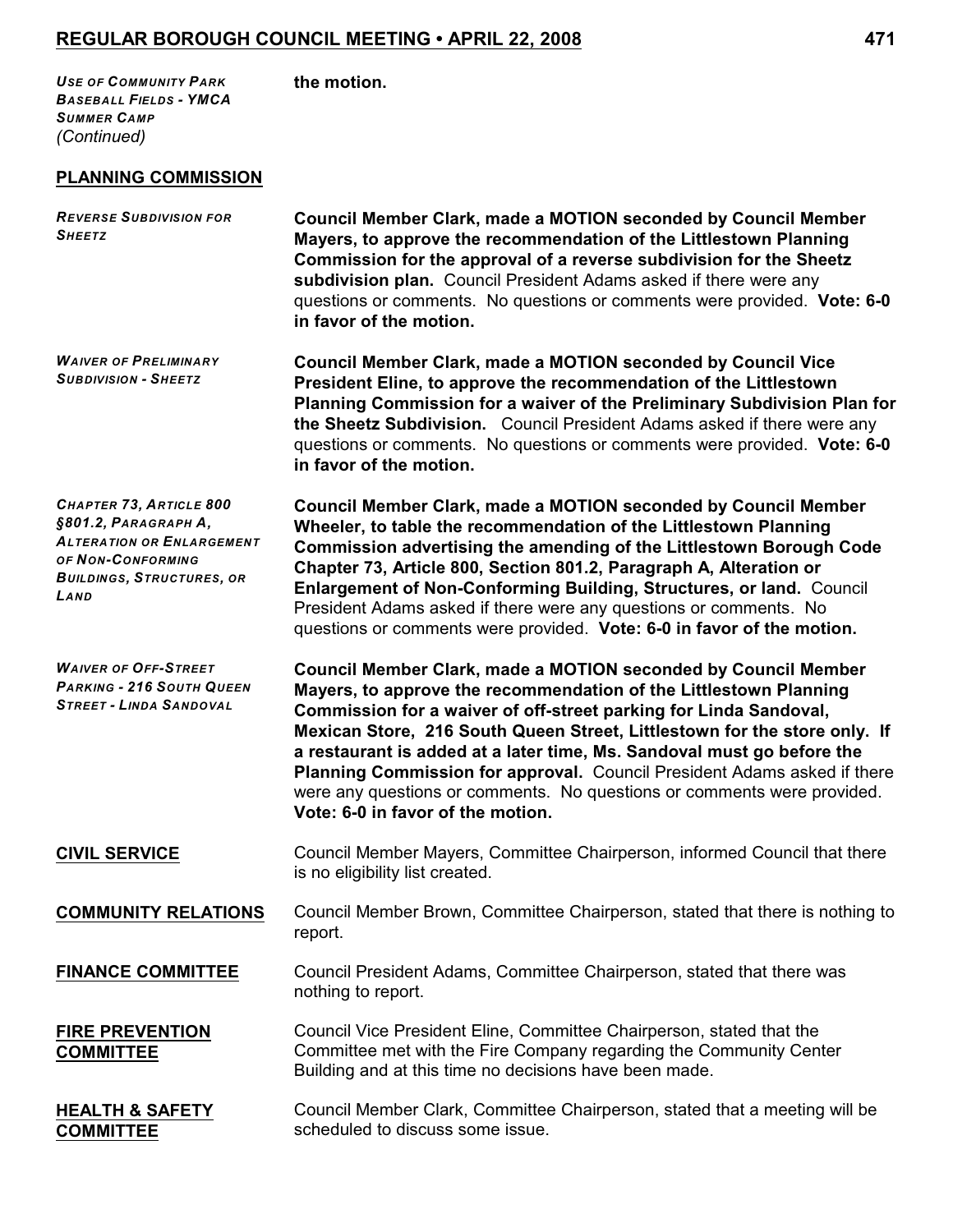| <b>PERSONNEL</b><br><b>COMMITTEE</b>                                                           | Council Vice President Eline, Committee Chairperson, stated that there is<br>nothing to report.                                                                                                                                                                                                                                                                                                                                                                                                                                                                                                                                        |
|------------------------------------------------------------------------------------------------|----------------------------------------------------------------------------------------------------------------------------------------------------------------------------------------------------------------------------------------------------------------------------------------------------------------------------------------------------------------------------------------------------------------------------------------------------------------------------------------------------------------------------------------------------------------------------------------------------------------------------------------|
| <b>UNION/POLICE</b><br><b>CONTRACT COMMITTEE</b>                                               | Council President Adams, Committee Chairperson, stated that there is nothing<br>to report.                                                                                                                                                                                                                                                                                                                                                                                                                                                                                                                                             |
| <b>PROPERTY &amp; SUPPLY</b><br><b>COMMITTEE</b>                                               | Council Member Clark, Committee Chairperson, stated that the Committee will<br>need to schedule a meeting to discuss outstanding issues.                                                                                                                                                                                                                                                                                                                                                                                                                                                                                               |
| <b>STREETS &amp;</b><br><b>TRANSPORTATION</b><br><b>COMMITTEE</b>                              |                                                                                                                                                                                                                                                                                                                                                                                                                                                                                                                                                                                                                                        |
| <b>NO-PARKING IN CUL-DE-SAC'S</b><br><b>AFTER TWO INCHES OF SNOW</b><br><b>ACCUMULATION</b>    | Borough Secretary, Conrad stated that the Safety Committee, made up of<br>Borough Employee's, is requesting that signs be posted in Cul-de-sacs that<br>states no parking once there is an accumulation of 2 inches of snow, or<br>something to that affect. At this time when it snows everyone seems to park<br>on the street in the Cul-de-sacs and the employees driving the plow are having<br>a difficult time maneuvering around the cars. This is where the employee is at<br>greater risk for damaging a vehicle and/or property. The signage would affect<br>Heritage Hills and Appler.                                      |
|                                                                                                | Council President Adams asked the Streets Committee to actually look at the<br>Cul-de-sacs before a decision is made.                                                                                                                                                                                                                                                                                                                                                                                                                                                                                                                  |
| RICHARD LACKEY REQUEST -<br><b>TRAFFIC ISSUE ON MARVIN</b><br><b>STREET AND PATRICK AVENUE</b> | The Street Committee recommends placing the following signs: the signs will<br>be installed for a Ninety (90) day trial period under a temporary ordinance.<br>North Queen Street and Marvin Street that states, no outlet<br>1.<br>McSherry's Ball Field traffic only.<br>2.<br>Corner of Patrick Avenue and West Myrtle Street that states, no<br>outlet McSherry's Ball Field traffic only.<br>3.<br>Corner of Partrick Avenue and Marvin Street that states, no right<br>turn.<br>Corner of Marvin Street and Patrick Avenue that states, no left<br>4.<br>turn.                                                                   |
|                                                                                                | <b>Council Member Wheeler, made a MOTION seconded by Council Member</b><br>Brown, to purchase and install the signs and to create the temporary<br>ordinance to allow no thoroughfare on Patrick Avenue and Marvin Street<br>with the designation being the Little League Field. Council President<br>Adams asked if there were any questions or comments. Mr. Larry Unger was<br>opposed to this motion because they are public streets that he utilizes and,<br>now he as a tax payer, is no longer able to utilize the public thoroughfare. No<br>further questions or comments were provided. Vote: 6-0 in favor of the<br>motion. |
| UTILITIES/I&I<br><b>COMMITTEE</b>                                                              | Council Member Mayers, Committee Chairperson, stated that Pennsylvania<br>Environmental Solutions Contract is being put on hold until the Personnel<br>Committee has had a chance to look at the applications received for the<br>Sewer/Water position.                                                                                                                                                                                                                                                                                                                                                                                |
| <b>REGIONAL</b><br><b>COMPREHENSIVE PLAN</b><br><b>COMMITTEE</b>                               | Council Member Clark, Committee Chairperson, stated that the Committee is<br>awaiting further information in reference to the Act 537 and the Joint<br>Comprehensive Plan. He will provide more information to Council as it is<br>available.                                                                                                                                                                                                                                                                                                                                                                                          |